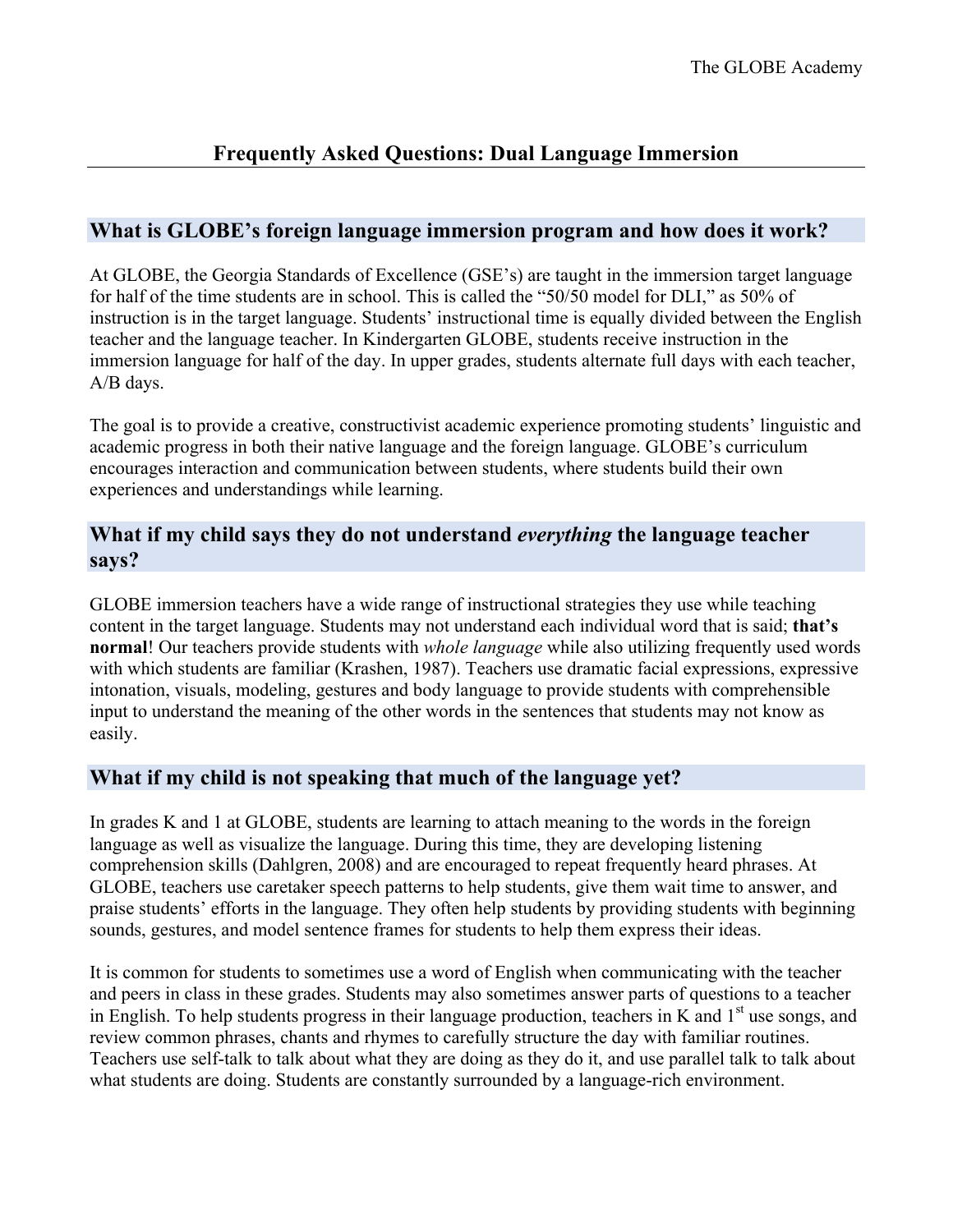After  $1<sup>st</sup>$  grade, students use the target language in class to not only communicate with their teacher, but to communicate with their peers using both academic and social language in the target language.

Teachers use extended wait time to provide students more time to process the information in the foreign language. GLOBE teachers use expansions to take what students say and provide the additional words students are missing in terms of grammar to facilitate conversations between students. Teachers model the language students can use to communicate, especially in their interactive stations, as well as encourage social language throughout the day.

In language classes, the walls are filled with vocabulary and visuals to help aid students in their oral production. Teachers practice the language with students using sentence frames and sentence starters. Students use these in class to speak with their friends.

Read Alouds are used to model best practices in reading and grow students' vocabulary by using definitions, gestures, and synonyms for new vocabulary introduced.

GLOBE teachers work hard to create a supportive community of learners in the classroom through class discussions and teambuilding in Morning Meetings. This special time is essential for language production: a sense of community, support, and safety helps children lower affective filters or "mental blocks" due to low self-esteem, and also combats anxiety or low motivation to help acquire the second language (Krashen, 1987; 1988).

Morning Meeting helps build connections and transfer skills of active listening, sharing, taking turns, empathy, problem solving, showing respect, tolerance, and collaboration to learn in class and as an individual in society (Allen-Hughes, 2013). Students also feel safe to express themselves in the language and not put on the spot; language develops in a natural way in a supportive environment.

Each child has a way they best understand, interpret, and understand information. GLOBE teachers adapt their lessons to account for students in their classroom by teaching to students' instructional level, as well as to their interests. Enduring understandings help students move forward. Therefore, we want to give students experiences that are authentic and unique, to help them make personal connections to what they learned.

## **How will learning everything in a second language affect my child's English language and literacy development?**

Research consistently finds immersion in a second language aids students' English language development over time. Many cognitive processes help children begin to read; many, such as the relationship between the written language and spoken language, transfer from one language to the other in languages akin to English (Cloud, Genesee, & Hamayan, 2000). In languages that differ from English in using a different alphabet and different directional tracking, for example, literacy skills in one language will not carry over to the other language; however, teachers are able to encourage transfer through concept and content (Kanagy, 2001).

Studies have shown it is expected for students in immersion programs to obtain higher language proficiency than students in modern language programs (Met, 1998). There are economic and social advantages of reaching high proficiency in a foreign language, such as higher pay in jobs and the opportunity to interact with different people and cultures. Immersion students with high proficiency in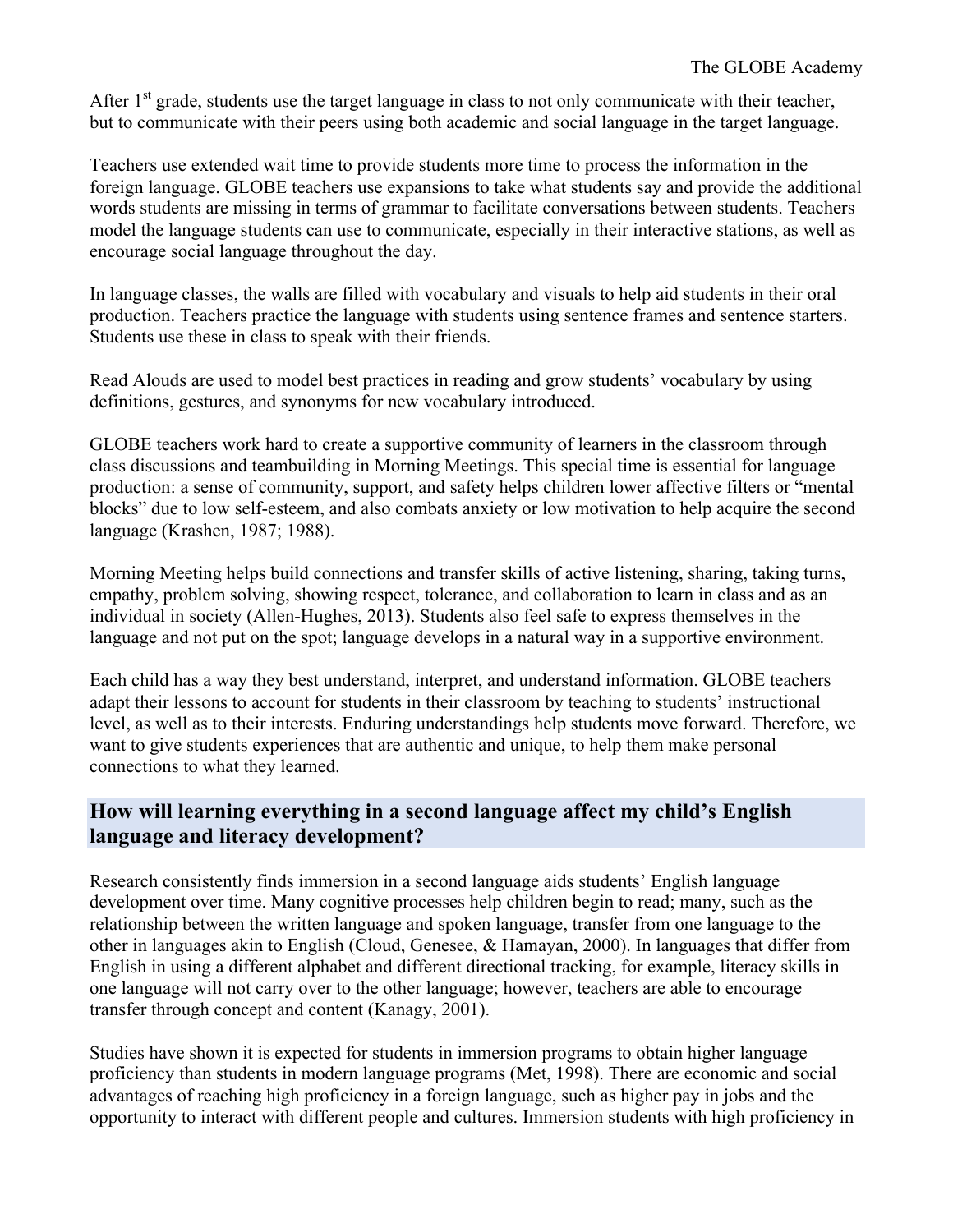the foreign language also have cognitive benefits such as more advanced nonverbal problem-solving abilities and higher "flexible thinking" (Met, 1998).

Immersion students also are shown to perform just as well or better than peers in non-immersion programs on standardized tests measuring verbal and mathematical skills in English (Cloud, Genesee, & Hamayan, 2000).

#### **How long will it take for my child to be "fluent"?**

By the beginning of second grade, students show readiness to produce strings of thought in an organized manner to convey meaning when speaking to peers. However, their speech lacks grammatical accuracy and does not contain a vast range of vocabulary or complex sentence structures.

In fourth grade, students are expressing themselves in various time frames and are able to convey what they would like to say in the target language fairly quickly; although, their speech patterns may contain errors.

Johnson & Swain (1997) found while it only takes students two to three years in an immersion program to demonstrate proficiency, their quick, easy speech is not without errors. It is important for stakeholders to commit to language learning over a long period of time to help expose students to the opportunity to groom these errors and practice often. Most cognitive benefits of language immersion are not seen until High School, and students must have remained in an intensive language program throughout Middle School (Thomas & Collier, 2002).

Students' speed in reaching this proficiency depends on many elements: students' personalities, their personal connections with their teachers, motivation, patience, teacher's expectations, school support, curriculum leadership, and parent involvement and support. Students' success is determined by the continual relationship and partnership between these stakeholders and factors.

### **How can I help if I do not speak the language?**

Make sure to read to your child daily in English, incorporating dramatic rhythm, intonation, and asking your child questions as you read, such as what they think will happen in the story and why. Try to encourage them to justify their answers.

Check your email and teacher's blogs. They notify you of what your students are working on in class. You can practice these vocabulary words, videos, or activities at home. Make sure to keep in contact with your teacher and keep and open relationship. Student success is a partnership between the school, parents, students, and teachers.

#### **References**

Allen-Hughes, L. (2013). "The Social Benefits of the Morning Meeting: Creating a Space for Social and Character Education in the Classroom." San Rafael: School of Education and Counseling Psychology.

<sup>\*\*\*</sup>